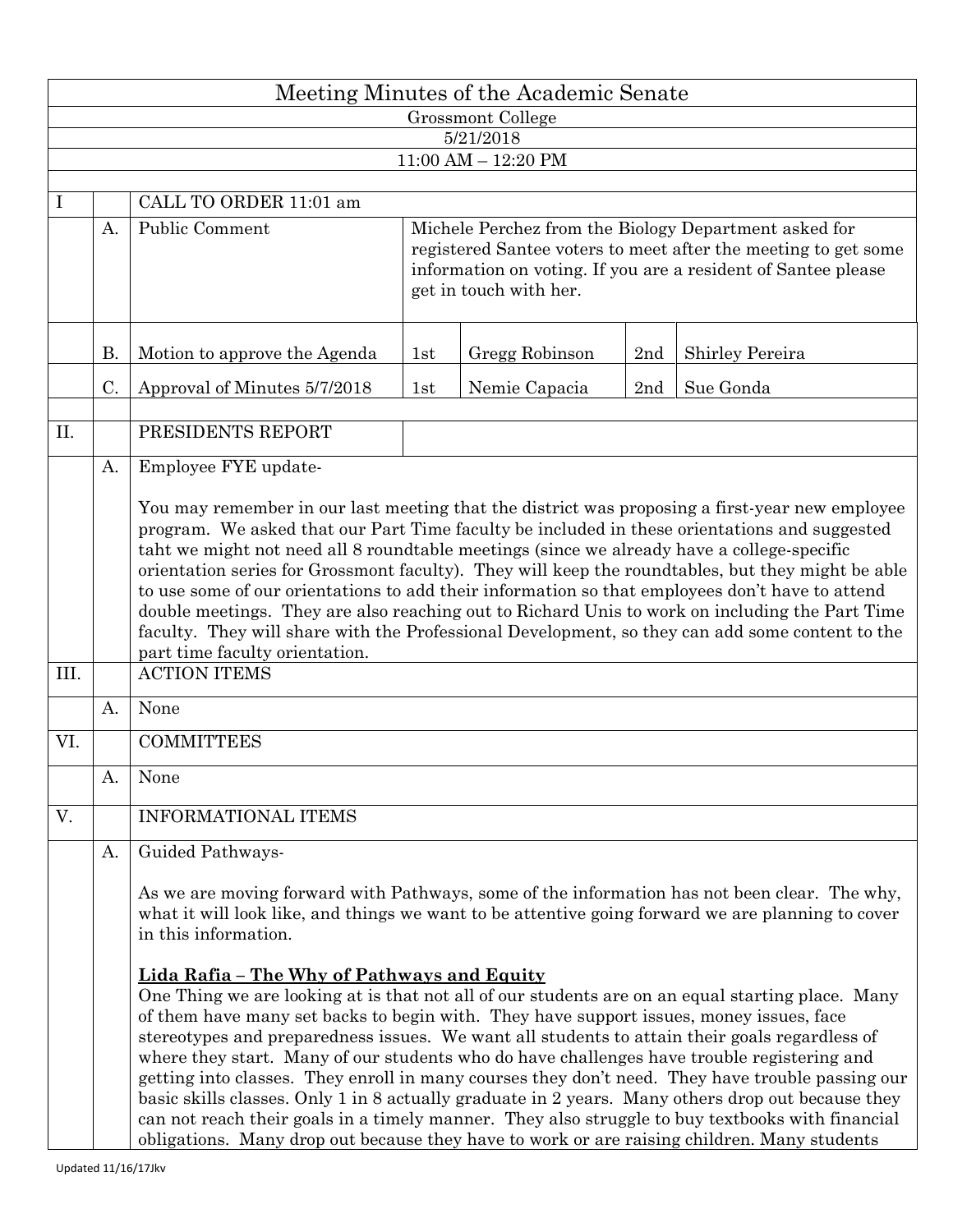face food insecurity. With all of these hurdles in front of them, we need to make them feel welcome, help them get the classes they need and help them with financial and time constraints. Guided Pathways helps prepare them for all of these set backs and how and where they can go for help.

## **Tate Hyurvitz \_ What are Guided Pathways**

Tate presented some examples from other colleges and how they work. We use this as a reference to help us build our own pathways. These are built from the student's perspectives. They are goal oriented.

#### Queensborough [www.qcc.cuny.edu/](http://www.qcc.cuny.edu/)

They group together the meta majors. This shows also the degrees available, pre-reqs, certificates. They also show what careers you can get with these degrees and certificates and the salary, job information and job outcomes.

#### Arizonia State University - <https://webapp4.asu.edu/programs/t5>

This website is desined from the student perspective. They ask "What do you want to do?", and give you how you can get there. They give you the process, careers, and jobs. They are give information on what to do "if" you want to change majors and other information.

## **Rick Cassar – Things to keep in mind**

Administration need to get faculty excited about pathways and make this plan faculty driven. Rick showed an example of how a student can follow an articulation pathway, get all the credits to transfer and still not be able to get into their selected college or surrounding colleges. He noted that california has a very complex articulation and transfer process that makes Guided Pathwasy work more complicated than in some other states. We need to understand that the pathways can still be complicated, so that we can do it well.

## **Shawn Hicks – Developed Goals for 5 pillars**

Goals from the Student Success and Equity Taskforce are-

- 1. Increase number of students by onboarding
- 2. Reduce number of excess credits
- 3. Reduce time it takes to complete college level course work
- 4. Improve course success rates and reduce equity gaps in 12 "Gateway" courses
- 5. Reduce students on academic/progress probation

These are all student-centered goals. We have broken up our Student Success and Equity group into subgroups to deal with each of these goals. They are filling out a goal development worksheet.

## **Guided Pathways Group**

The group filled out the self-assessment and put together a multiyear work plan. We received money from the state for this work. The group went to a peer to peer work plan review and got to read other colleges work plans.

There are 14 key elements to choose from and the group decided to pick six of those 14:

- 1. Look at Cross functional inquiry
- 2. Looked at Shared Matrix
- 3. Integrated Planning
- 4. Inclusive Decision Making
- 5. Clear program requirements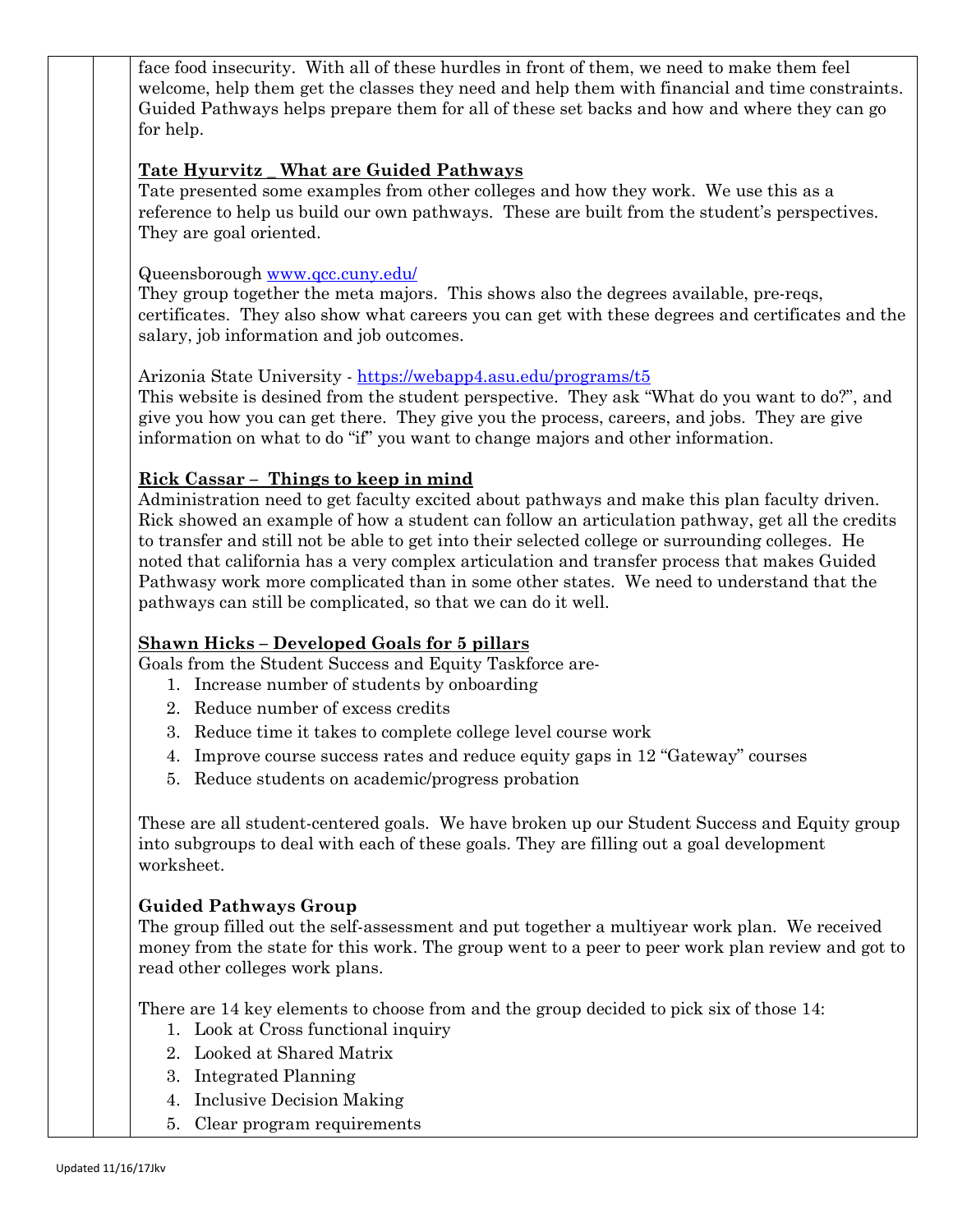6. Proactive student support These are the main topics we will be focusing on. There is a summer retreat August 9<sup>th</sup>. The group will be working on broad communication for this first year. Question: Is there any up to date data on the Queensborough college website and pathways success. Answer: The RP Group did an original study but not sure if there is a newer one to date. Meeting Adjourned 12:20 pm Next Meeting May 21, 2018